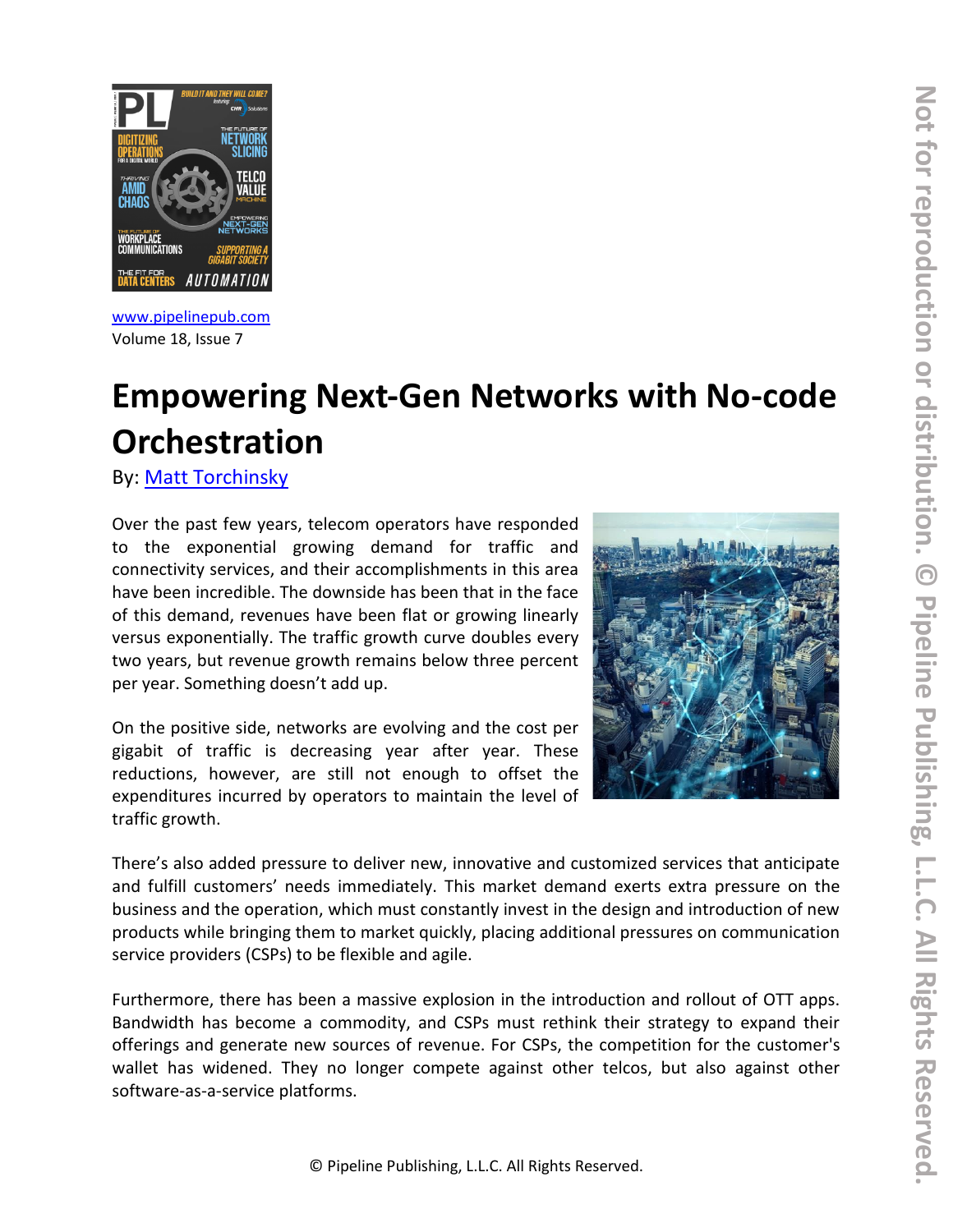Surmounting the obstacles to increased profitability can be daunting, but there are a few methods CSPs can use to accelerate their path to becoming digital service providers (DSPs). For example, speed to market, ability to change existing services quickly, and reducing overall operational expenditures—all through automation—are actions CSPs can take to improve operations and the customer experience. The adoption of a no-code orchestrator is a key step toward becoming a DSP with a path to achieve agility and operational excellence, reduce time to market and speed up product development.



# **The next-gen network**

Major capabilities are part of this path to DSP: automation, orchestration and serviceability. The advantages of orchestration are well known in the industry. The trend is clearly toward an open, interoperable, standards-based ecosystem that allows "any-to-any" communication, along with end-end services orchestration. This is theability to provision and activate a service across multiple silos of network elements within a CSP (or cross-CSP) to create an end-to-end service. Future networks will be governed by autonomous processes that allow the allocation and release of resources. Automation and orchestration will help to drastically reduce errors resulting from manual tasks.

Meanwhile, the concept of zero-touch provisioning has also taken hold: no form of manual intervention is necessary to deploy new equipment, either on the network side or at the customer's premise.

These concepts directly impact various business KPIs, including operational excellence, time to market, and OPEX reduction. The networks of the future are no longer static, rigid systems. Instead, they are software-driven and will be as flexible as the business requires.

## **No-code orchestration: expanding the possibilities**

A no-code cloud-native provisioning and orchestration solution is designed to accelerate CSPs' transformational goals in building future-proof networks. Whether they need to deploy SD-WAN/SASE, GPON, 5G, Remote PHY, or other technologies, it stands ready to support them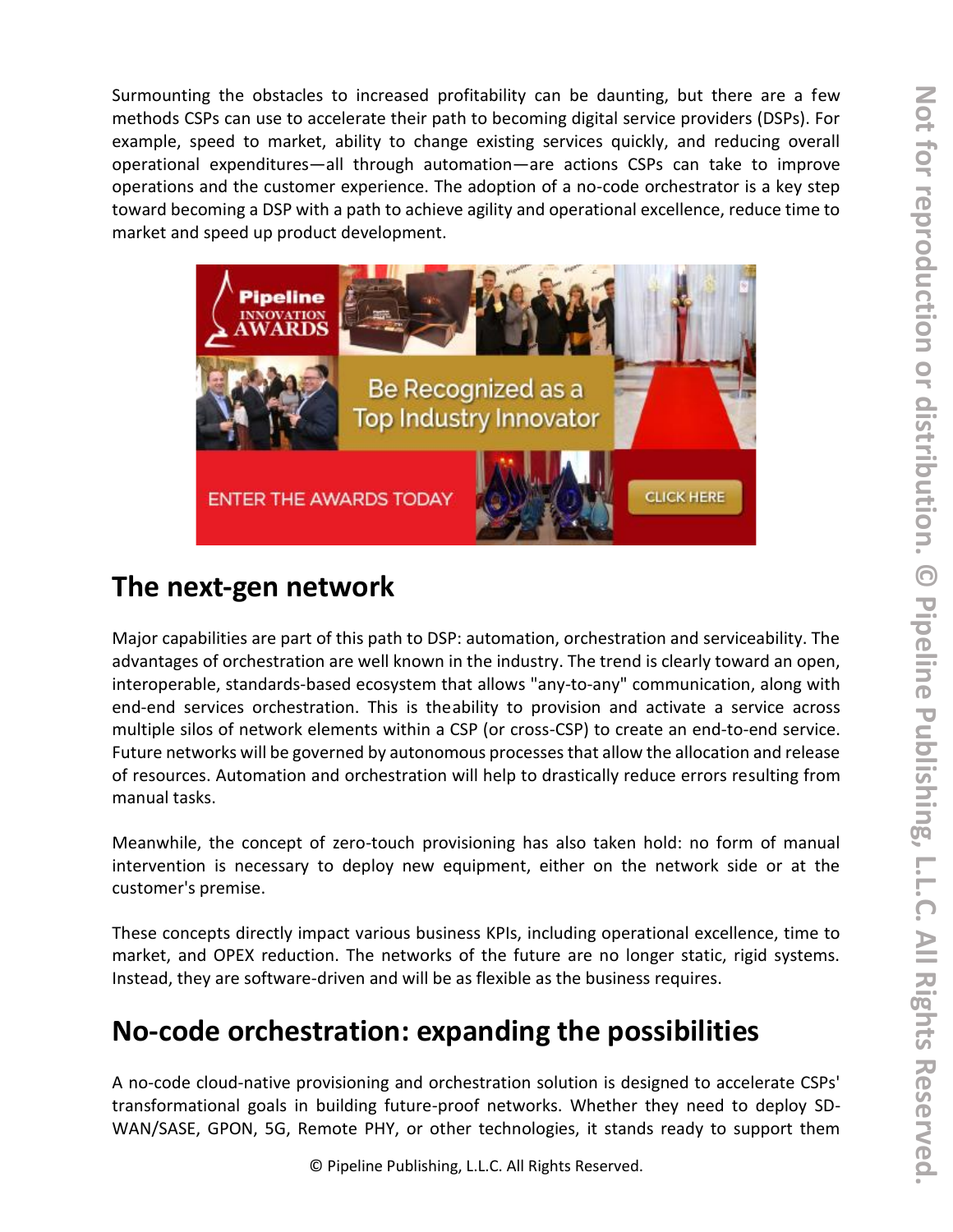with multiple use cases and deployment scenarios. It is designed to allow CSPs to automate service lifecycle management without investing in time-consuming and budget-heavy projects.

From a differentiation standpoint, a no-code orchestrator provides a graphical component, a visual tool that is very simple and allows the product and operations teams to design new provisioning processes and product integrations quickly. This agility is key because it is one of the characteristics that define a DSP.



**click to [enlarge](https://media.pipeline.pubspoke.com/files/article/2729/Figure1.png)**

Figure 1 (above) illustrates a no-code solution. On the left is a classic image of any code. In the "classic" BSS/OSS environment, you must have people with advanced software development capabilities deeply involved in all facets of the system. When making changes to a service, you have a typically long process to rewrite or add code to an already complex system, which adds cost and lengthens time to market. On the right is an image of a flow developed on a no-code orchestrator. On no-code orchestrators, the development process is significantly simplified and more agile. Primarily a visual tool, the creation of routines or flows can be carried out by network engineers (not necessarily developers), and the "development" process is carried out mainly by "drag and drops" and connecting flow elements to accomplish the provisioning and orchestration tasks to launch a service.

### **Onto the digital transformation path**

On CSPs' journey toward becoming digital service providers, no-code orchestrators play a key role in developing and deploying new (and changing) digital services quickly, creating a more efficient digital operation.

#### **Dynamic provisioning**

Dynamic provisioning is the efficient use of network resources. In general, the virtualization of network functions and distributed architectures, such as RPD or small cells, enables virtual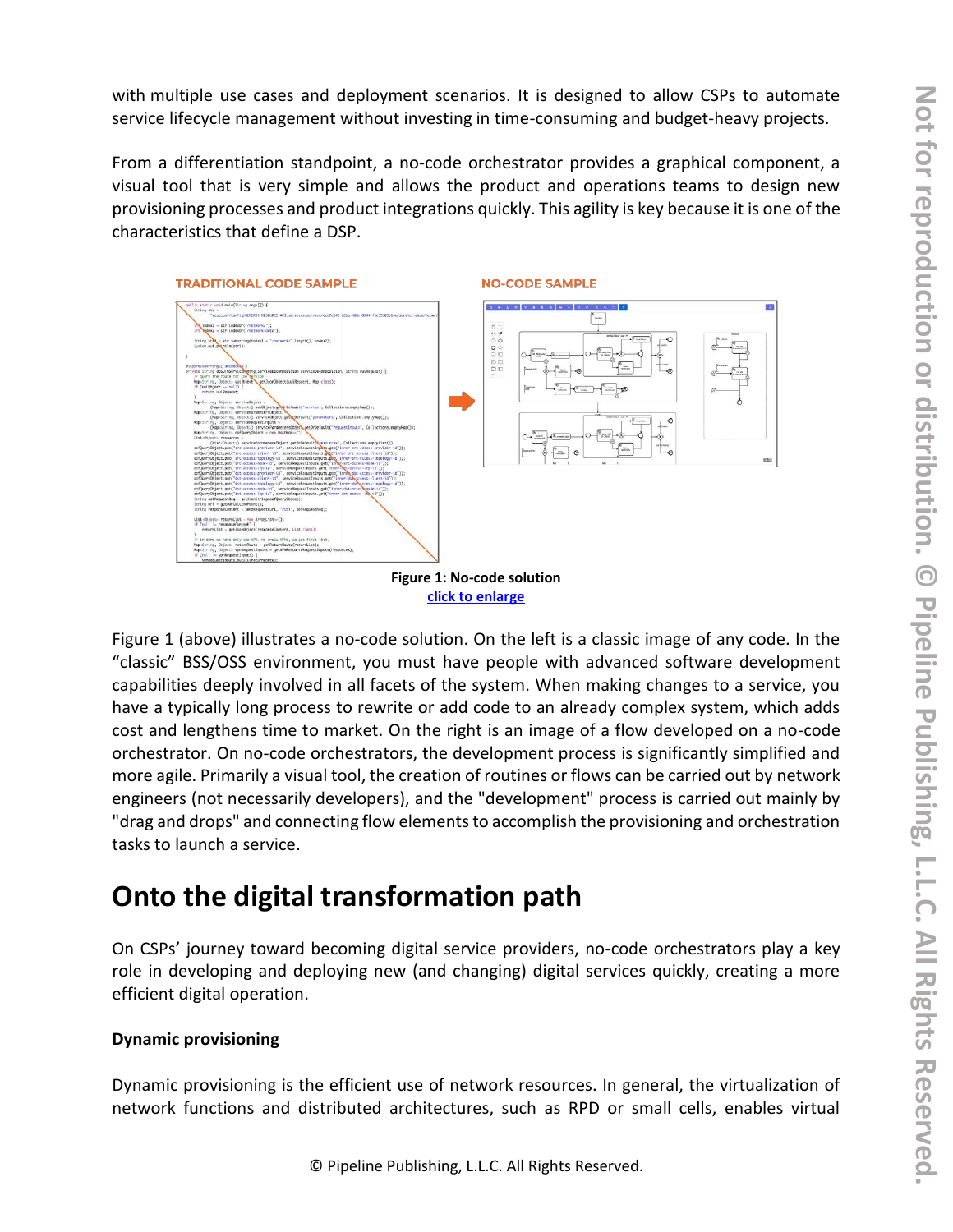resources as required (vCCAP, virtual routers, virtual switches, and more) and, in turn, releases them when demand decreases.

#### **Autonomous networks**

Networks are no longer passive and are increasingly intelligent. They can collect and correlate metrics based on data or events and trigger optimization actions like self-healing and selfoptimization.

#### **NaaS**

With virtualization, networks add the ability to expose certain functionalities as a service and provide an interface to be consumed by any platform. By exposing the network as a service, a variety of new and powerful business models are enabled, including the ability for end users to configure and operate the network through APIs.

Automation and service availability enable operators to develop network capabilities such as dynamic provisioning, autonomous networks, and network as a service (NaaS). These capabilities provide the benefits of operational excellence, OPEX reduction, and faster time to market.

### **Benefits of a no-code orchestrator**

One of the most important benefits of leveraging no-code with orchestration is agility. The use of graphical tools significantly simplifies the effort required to create or modify business processes, which implies that launching a new service is measured in terms of hours rather than weeks. Hyper-specialized development resources are no longer required, but instead a trained user performs the modeling.

Additionally, CSPs can avoid vendor lock-in. A no-code orchestrator allows CSPs the ability to break this dependency by adding support for multiple vendors for a specific technology (as in SD-WAN). This is accomplished through configuration. It is not necessary to change the orchestrator code itself.

No-code orchestrators are designed to connect any element, whether software or hardware, with a communication interface and support multiple out-of-the-box protocols. This guarantees that integration with future platforms and network elements is simple and straightforward, leveraging industry standards (TMF, among others).

We see no-code orchestration systems as the future in that they provide outstanding flexibility and agility in creating business processes. Moreover, they are necessary tools to support high user demand for new products, delivered "instantly." Creating service-oriented automation processes with a no-code platform is a snap and, in many cases, only a few clicks away. These platforms provide a wide range of tools that allow users to orchestrate and integrate very complex activation flows, multi-vendor network devices and virtual services without writing a single line of code and without really having to engage with the underlying details of the network protocols.